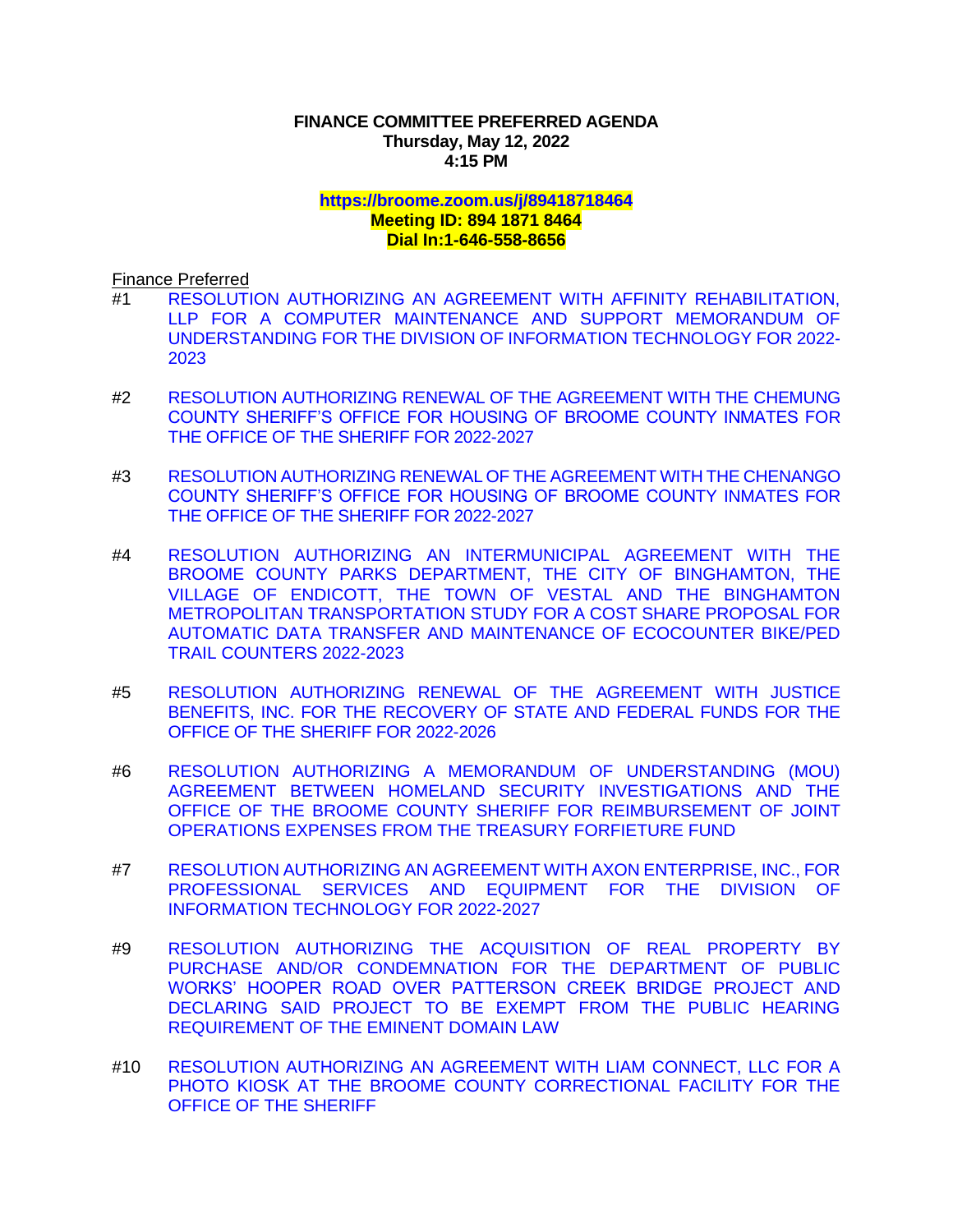- #11 [RESOLUTION AUTHORIZING RENEWAL OF THE FOSTER GRANDPARENTS](https://www.gobroomecounty.com/sites/default/files/dept/legis/05192022-11.pdf)  [PROGRAM CORPORATION FOR NATIONAL AND COMMUNITY SERVICE \(CNCS\)](https://www.gobroomecounty.com/sites/default/files/dept/legis/05192022-11.pdf)  [GRANT FOR THE OFFICE FOR AGING AND ADOPTING A PROGRAM BUDGET FOR](https://www.gobroomecounty.com/sites/default/files/dept/legis/05192022-11.pdf)  [2022-2023](https://www.gobroomecounty.com/sites/default/files/dept/legis/05192022-11.pdf)
- #12 [RESOLUTION AUTHORIZING RENEWAL OF THE FOSTER GRANDPARENTS STATE](https://www.gobroomecounty.com/sites/default/files/dept/legis/05192022-12.pdf)  [OFFICE FOR AGING \(SOFA\) PROGRAM GRANT FOR THE OFFICE FOR AGING AND](https://www.gobroomecounty.com/sites/default/files/dept/legis/05192022-12.pdf)  [ADOPTING A PROGRAM BUDGET FOR 2022-2023](https://www.gobroomecounty.com/sites/default/files/dept/legis/05192022-12.pdf)
- #13 [RESOLUTION AUTHORIZING RENEWAL OF THE CAREGIVER SUPPORT INITIATIVE](https://www.gobroomecounty.com/sites/default/files/dept/legis/05192022-13.pdf)  [PROGRAM GRANT FOR THE OFFICE FOR AGING AND ADOPTING A PROGRAM](https://www.gobroomecounty.com/sites/default/files/dept/legis/05192022-13.pdf)  [BUDGET FOR 2022-2023](https://www.gobroomecounty.com/sites/default/files/dept/legis/05192022-13.pdf)
- #14 [RESOLUTION AUTHORIZING AN AGREEMENT WITH THE FOOD BANK OF THE](https://www.gobroomecounty.com/sites/default/files/dept/legis/05192022-14.pdf)  [SOUTHERN TIER FOR FOOD DISTRIBUTION SERVICES FOR THE DEPARTMENT](https://www.gobroomecounty.com/sites/default/files/dept/legis/05192022-14.pdf)  [OF SOCIAL SERVICES FOR 2022](https://www.gobroomecounty.com/sites/default/files/dept/legis/05192022-14.pdf)
- #15 [RESOLUTION AUTHORIZING AMENDMENT TO THE AGREEMENT WITH KEYSTONE](https://www.gobroomecounty.com/sites/default/files/dept/legis/05192022-15.pdf)  [MATERIAL TESTING, LLC FOR HOME INSPECTION SERVICES FOR THE](https://www.gobroomecounty.com/sites/default/files/dept/legis/05192022-15.pdf)  [DEPARTMENT OF HEALTH FOR 2019-2022](https://www.gobroomecounty.com/sites/default/files/dept/legis/05192022-15.pdf)
- #16 [RESOLUTION AUTHORIZING AN AMENDMENT TO THE DEPARTMENT OF](https://www.gobroomecounty.com/sites/default/files/dept/legis/05192022-16.pdf)  [HEALTH'S ADMINISTRATION OF A PORTION OF THE HUD LEAD HAZARD](https://www.gobroomecounty.com/sites/default/files/dept/legis/05192022-16.pdf)  [REDUCTION PROGRAM FOR 2019-2022](https://www.gobroomecounty.com/sites/default/files/dept/legis/05192022-16.pdf)
- #17 [RESOLUTION AUTHORIZING RENEWAL OF THE CREATING HEALTHY SCHOOLS](https://www.gobroomecounty.com/sites/default/files/dept/legis/05192022-17.pdf)  [AND COMMUNITES PROGRAM GRANT FOR THE DEPARTMENT OF HEALTH AND](https://www.gobroomecounty.com/sites/default/files/dept/legis/05192022-17.pdf)  [ADOPTING A PROGRAM BUDGET FOR 2022-2023](https://www.gobroomecounty.com/sites/default/files/dept/legis/05192022-17.pdf)
- #18 [RESOLUTION AUTHORIZING AN AGREEMENT WITH S.E.P.P. MANAGEMENT](https://www.gobroomecounty.com/sites/default/files/dept/legis/05192022-18.pdf)  [COMPANY, INC., FOR OFA MINI-BUS TRANSPORTATION SERVICES FOR THE](https://www.gobroomecounty.com/sites/default/files/dept/legis/05192022-18.pdf)  [OFFICE FOR AGING FOR 2022](https://www.gobroomecounty.com/sites/default/files/dept/legis/05192022-18.pdf)
- #19 [RESOLUTION AUTHORIZING AN AGREEMENT WITH MCFARLAND JOHNSON INC.,](https://www.gobroomecounty.com/sites/default/files/dept/legis/05192022-19.pdf)  [FOR PROFESSIONAL SERVICES FOR THE DEPARTMENT OF AVIATION FOR 2022-](https://www.gobroomecounty.com/sites/default/files/dept/legis/05192022-19.pdf) [2023](https://www.gobroomecounty.com/sites/default/files/dept/legis/05192022-19.pdf)
- #21 [RESOLUTION AUTHORIZING ACCEPTANCE OF AN ADULT PROTECTIVE SERVICES](https://www.gobroomecounty.com/sites/default/files/dept/legis/05192022-21.pdf)  [ARPA PROGRAM GRANT FOR THE DEPARTMENT OF SOCIAL SERVICES AND](https://www.gobroomecounty.com/sites/default/files/dept/legis/05192022-21.pdf)  [ADOPTING A PROGRAM BUDGET FOR 2022-2023](https://www.gobroomecounty.com/sites/default/files/dept/legis/05192022-21.pdf)
- #22 [RESOLUTION AUTHORIZING RENEWAL OF THE AGREEMENTS WITH LICENSED](https://www.gobroomecounty.com/sites/default/files/dept/legis/05192022-22.pdf)  [CHILD CARING INSTITUTIONS FOR FOSTER CARE, HOME FINDING AND](https://www.gobroomecounty.com/sites/default/files/dept/legis/05192022-22.pdf)  [ADOPTION SERVICES FOR THE DEPARTMENT OF SOCIAL SERVICES FOR 2022-](https://www.gobroomecounty.com/sites/default/files/dept/legis/05192022-22.pdf) [2023](https://www.gobroomecounty.com/sites/default/files/dept/legis/05192022-22.pdf)
- #23 [RESOLUTION AUTHORIZING AMENDMENT TO THE AGREEMENT WITH ITHACA](https://www.gobroomecounty.com/sites/default/files/dept/legis/05192022-23.pdf)  [AREA WASTEWATER TREATMENT FACILITY TO ACCEPT AND TREAT RAW](https://www.gobroomecounty.com/sites/default/files/dept/legis/05192022-23.pdf)  [LEACHATE FROM THE LEACHATE COLLECTION SYSTEM AT THE BROOME](https://www.gobroomecounty.com/sites/default/files/dept/legis/05192022-23.pdf)  [COUNTY LANDFILL FOR THE DEPARTMENT OF PUBLIC WORKS DIVISION OF](https://www.gobroomecounty.com/sites/default/files/dept/legis/05192022-23.pdf)  [SOLID WASTE MANAGEMENT FOR 2019-2024](https://www.gobroomecounty.com/sites/default/files/dept/legis/05192022-23.pdf)